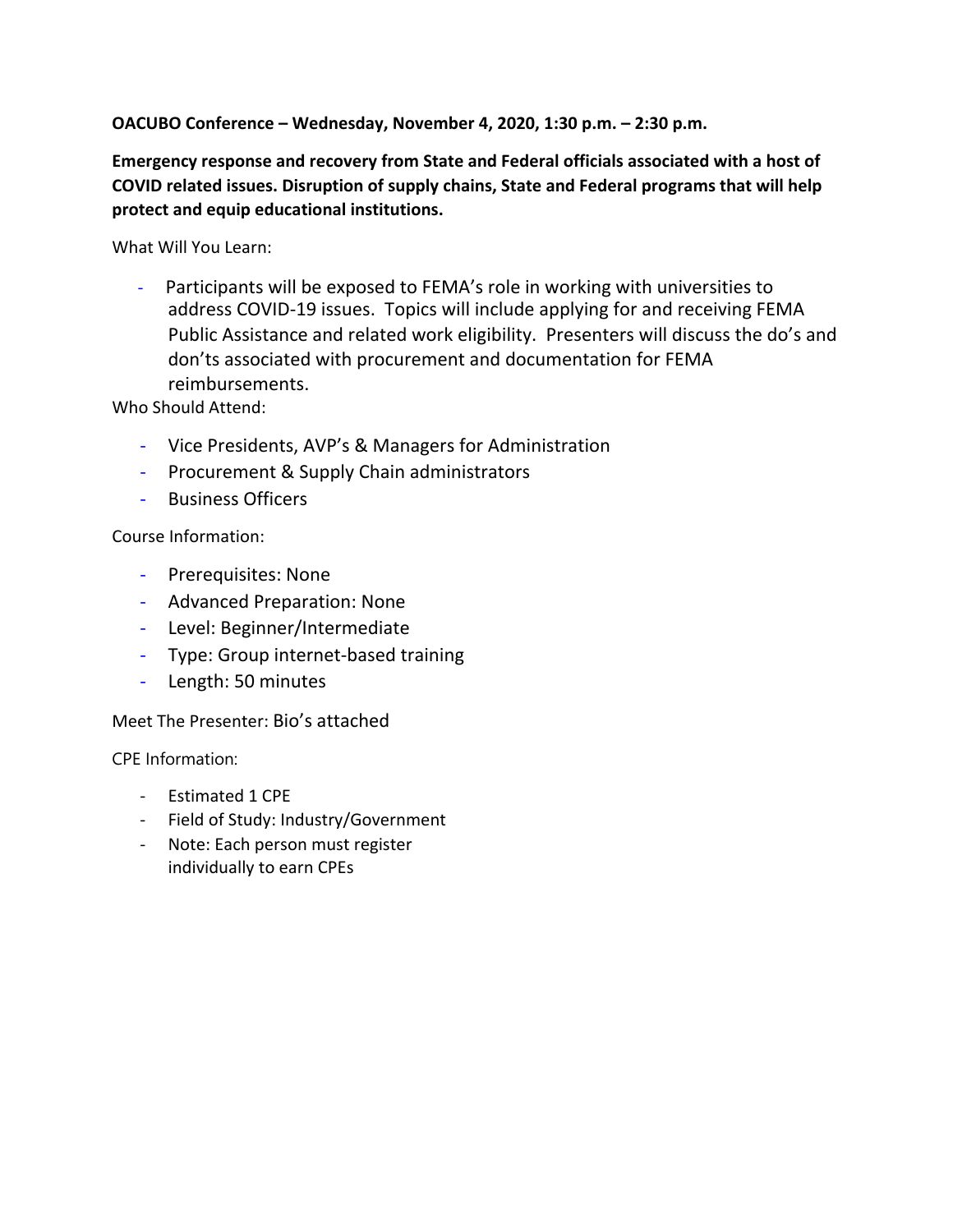**Alden Graybill – Bio. Recovery Programs Director, Oklahoma Department of Emergency Management and Homeland Security**



Alden Graybill serves as the Recovery Programs Director for the Oklahoma Department of Emergency Management and Homeland Security. The division he leads is comprised of the FEMA disaster grant programs Public Assistance and Individual Assistance in addition to the Hazard Mitigation Grant program. Alden also serves as the State Coordinating Officer and Alternate Governor's Authorized Representative for all open FEMA disasters for the State of Oklahoma including the latest declaration for the COVID-19 Pandemic.

Alden started his career in Emergency Management more than 13 years ago as an intern for the Stillwater Department of Emergency Management while completing his degree in political science with a minor in emergency management from Oklahoma State University. Alden is currently attending the University of Central Oklahoma pursuing a master's in public administration with a certificate in Emergency Management. While working at ODEMHS, he has served in numerous response and recovery roles in over 70 major disasters and fire management assistance grants.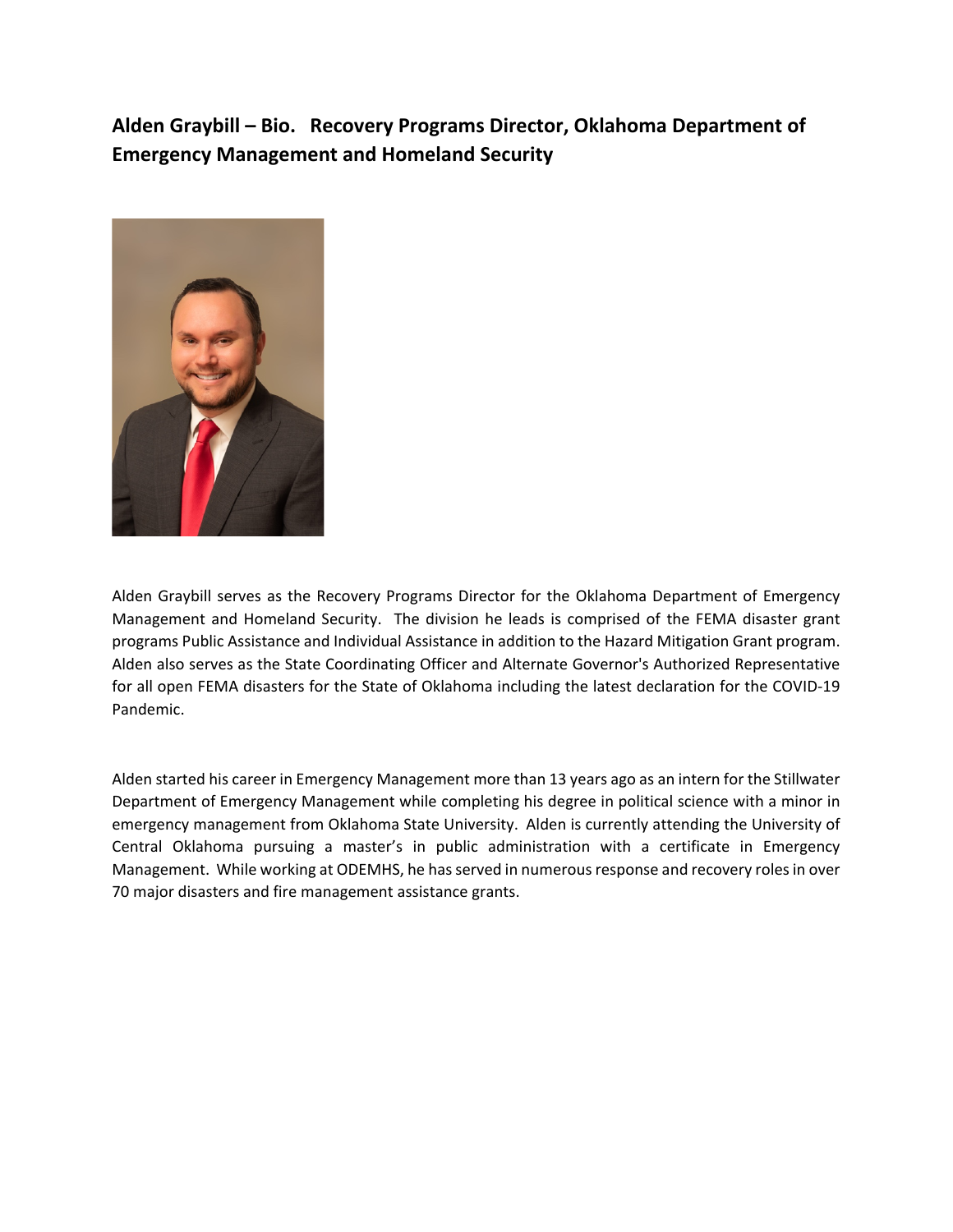## **Traci L. Brasher – Bio. Recovery Division Director, FEMA Region 6**



Traci received her Associates degree in Business Administration and bachelor's degree in Occupational Education from Wayland Baptist University. She then went on to receive a master's degree in Education and Human Development from George Washington University. In addition, Traci received a Certificate of Advanced Graduate Studies in Organizational Development from Northcentral University in 2010 where she was an active member in Kappa Delta Pi International Honor Society in Education. Traci completed the necessary coursework and comprehensive exam to become a Doctoral Candidate at Northcentral University.

Traci began her career in emergency management in 1993 with the U.S. Department of Energy nuclear weapons facility in Amarillo, Texas where she was instrumental toward the development and readiness of the Emergency Operations Center. In 2000, she was recruited and relocated to the U.S. Department of Energy Headquarters office in Washington D.C. where she led the field site no-notice exercise program and implemented an emergency management metrics program. Following 9/11, Traci served in a liaison capacity as a National Emergency Management Team member in support of Continuity of Operations.

In 2003, Traci received the designation of Certified Emergency Manager by the International Association of Emergency Managers. Additionally, in 2003, Traci received an appointment to the U.S. House of Representatives, Office of Emergency Planning, Preparedness, and Operations where she was instrumental in the development of a new Emergency Preparedness Training and Outreach Program. In 2007, Traci was named the Director of Emergency Preparedness for the U.S. House of Representatives where she successfully administered a comprehensive emergency preparedness program for Member of Congress, over 12,000 staff, and up to two million visitors per year. Traci was awarded the prestigious *Employee Excellence* Award in September 2011, for her dedication to the mission, regularly going above and beyond the call of duty, and for always demonstrating a superior attitude and demeanor in her service to the U. S. House of Representatives.

In 2014, Traci accepted a position with the Texas Department of Public Safety, Texas Division of Emergency Management (TDEM), as the State Coordinator for Recovery, Mitigation, and Standards